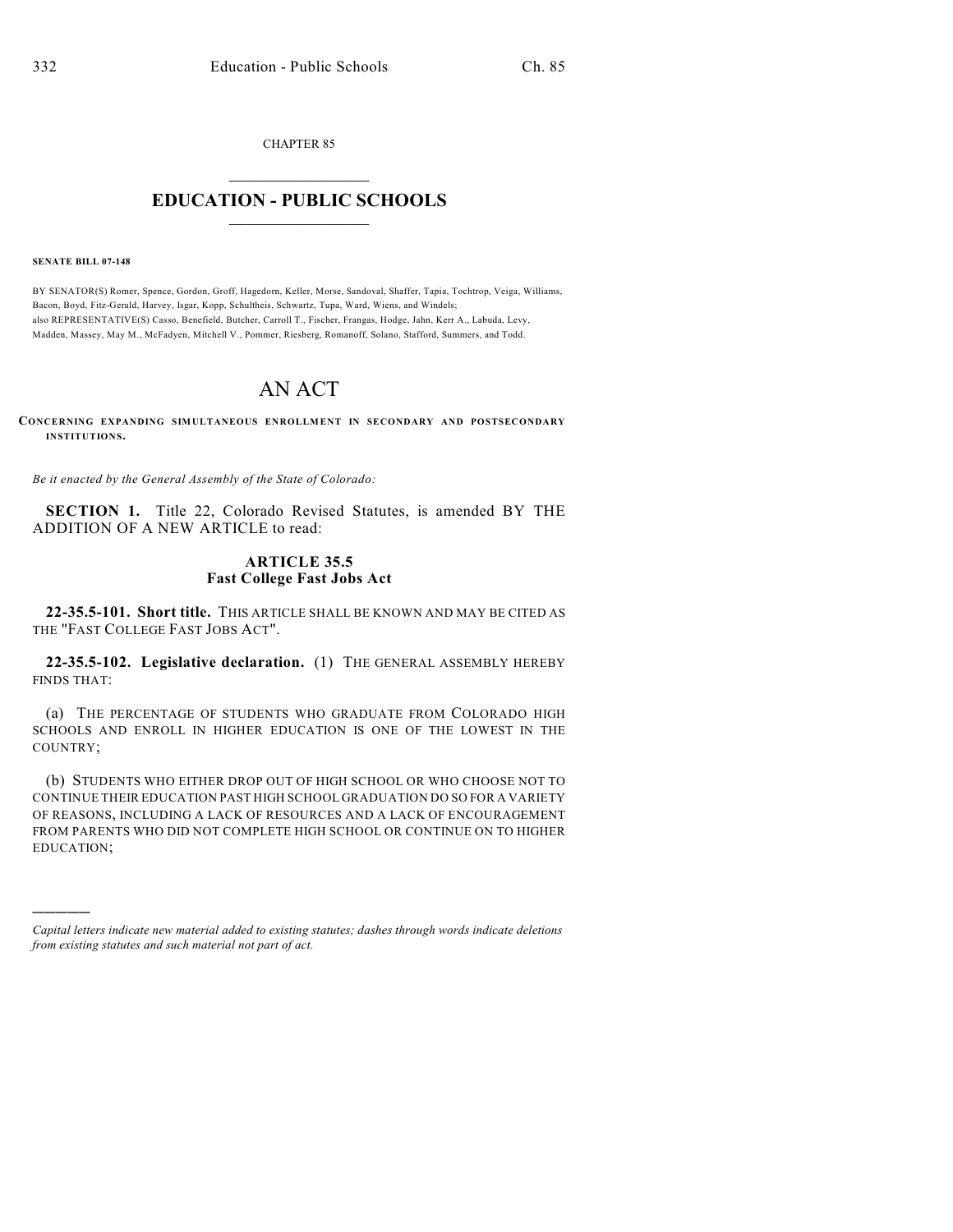(c) SOME SCHOOL DISTRICTS HAVE EXPERIMENTED WITH PROGRAMS THAT ALLOW A HIGH SCHOOL STUDENT, WHILE ENROLLED IN HIGH SCHOOL, TO ENROLL CONCURRENTLY IN HIGHER EDUCATION COURSES, THEREBY ENABLING THE STUDENT TO COMPLETE HIS OR HER EDUCATION AND SIMULTANEOUSLY RECEIVE BOTH A HIGH SCHOOL DIPLOMA AND A HIGHER EDUCATION DEGREE OR A CAREER AND TECHNICAL EDUCATION CERTIFICATE;

(d) THE SCHOOL DISTRICTS THAT HAVE IMPLEMENTED THESE PROGRAMS HAVE FOUND THEM SUCCESSFUL IN INCREASING THE GRADUATION RATE, IN ENSURING THAT MORE STUDENTS COMPLETE A HIGHER EDUCATION CREDENTIAL, AND IN ASSISTING MORE STUDENTS IN OBTAINING MEANINGFUL EMPLOYMENT AFTER GRADUATION.

(2) THE GENERAL ASSEMBLY THEREFORE FINDS THAT IT IS IN THE BEST INTERESTS OF THE PEOPLE OF THE STATE OF COLORADO TO ENACT THE "FAST COLLEGE FAST JOBS ACT" TO ALLOW ELIGIBLE SCHOOL DISTRICTS TO PARTNER WITH HIGHER EDUCATION INSTITUTIONS IN OFFERING FAST COLLEGE FAST JOBS EDUCATION PROGRAMS TO ENABLE HIGH SCHOOL STUDENTS, WITHIN FIVE YEARS, TO SIMULTANEOUSLY COMPLETE THE REQUIREMENTS FOR A HIGH SCHOOL DIPLOMA AND AN ASSOCIATE'S DEGREE OR A CAREER AND TECHNICAL EDUCATION CERTIFICATE.

**22-35.5-103. Definitions.** AS USED IN THIS ARTICLE, UNLESS THE CONTEXT OTHERWISE REQUIRES:

(1) "DEPARTMENT" MEANS THE DEPARTMENT OF EDUCATION CREATED AND EXISTING PURSUANT TO SECTION 24-1-115, C.R.S.

(2) (a) "ELIGIBLE SCHOOL DISTRICT" MEANS A SCHOOL DISTRICT, OTHER THAN A JUNIOR OR COMMUNITY COLLEGE DISTRICT, ORGANIZED AND EXISTING PURSUANT TO LAW, THAT:

(I) CONTRACTED WITH A COMMUNITY COLLEGE TO IMPLEMENT A DUAL DEGREE PROGRAM WITHIN THE TWO YEARS PRECEDING THE EFFECTIVE DATE OF THIS ARTICLE; OR

(II) HAD A GRADUATION RATE OF LESS THAN SEVENTY-FIVE PERCENT FOR THE 2004-05 ACADEMIC YEAR, AS REPORTED BY THE DEPARTMENT.

(b) "ELIGIBLE SCHOOL DISTRICT" SHALL INCLUDE A BOARD OF COOPERATIVE SERVICES FOR WHICH AT LEAST HALF OF THE MEMBERS ARE SCHOOL DISTRICTS THAT MEET THE REQUIREMENTS SPECIFIED IN PARAGRAPH (a) OF THIS SUBSECTION (2).

(3) "FAST COLLEGE FAST JOBS EDUCATION PROGRAM" MEANS A FAST COLLEGE FAST JOBS EDUCATION PROGRAM, AS DESCRIBED IN SECTION 22-35.5-105, PROVIDED BY AN ELIGIBLE SCHOOL DISTRICT THAT CHOOSES TO PARTICIPATE IN THE PILOT PROGRAM.

(4) "HIGHER EDUCATION COURSE" MEANS A COURSE OFFERED BY AN INSTITUTION OF HIGHER EDUCATION.

(5) "INSTITUTION OF HIGHER EDUCATION" MEANS A PUBLIC INSTITUTION OF HIGHER EDUCATION THAT OFFERS A TWO-YEAR DEGREE PROGRAM IN ACCORDANCE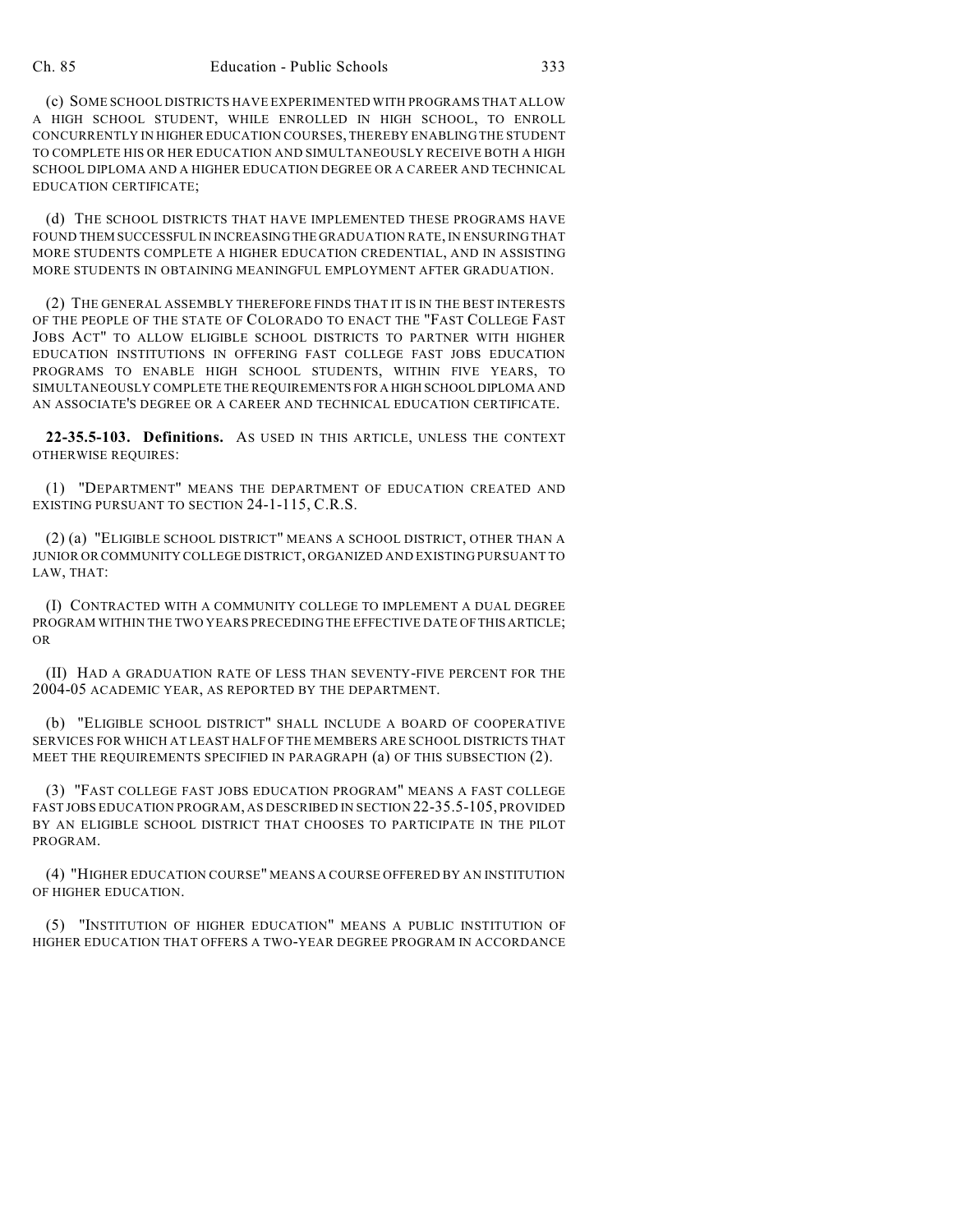WITH ITS ROLE AND MISSION, AN AREA VOCATIONAL SCHOOL, OR A JUNIOR COLLEGE THAT IS PART OF A JUNIOR COLLEGE DISTRICT ORGANIZED PURSUANT TO ARTICLE 71 OF TITLE 23, C.R.S.

(6) "PILOT PROGRAM" MEANS THE FAST COLLEGE FAST JOBS PILOT PROGRAM CREATED PURSUANT TO SECTION 22-35.5-104.

(7) "TARGET HIGH SCHOOL" MEANS A PUBLIC HIGH SCHOOL THAT SERVES GRADES NINE THROUGH TWELVE AND THAT:

(a) OFFERED A DUAL DEGREE PROGRAM THROUGH A CONTRACT WITH A COMMUNITY COLLEGE WITHIN THE TWO YEARS PRECEDING THE EFFECTIVE DATE OF THIS ARTICLE; OR

(b) HAD A GRADUATION RATE OF LESS THAN SEVENTY-FIVE PERCENT FOR THE 2004-05 ACADEMIC YEAR, AS REPORTED BY THE DEPARTMENT.

**22-35.5-104. Fast college fast jobs pilot program - created - participation.** (1) THERE IS HEREBY CREATED THE FAST COLLEGE FAST JOBS PILOT PROGRAM TO ENABLE STUDENTS ENROLLED IN TARGET HIGH SCHOOLS TO SIMULTANEOUSLY COMPLETE A HIGH SCHOOL DIPLOMA AND AN ASSOCIATE'S DEGREE OR A CAREER AND TECHNICAL EDUCATION CERTIFICATE IN FIVE YEARS, BEGINNING IN THE NINTH GRADE. TO PARTICIPATE IN THE PILOT PROGRAM, AN ELIGIBLE SCHOOL DISTRICT SHALL ENTER INTO A CONTRACT AS DESCRIBED IN SECTION 22-35.5-106 WITH ONE OR MORE INSTITUTIONS OF HIGHER EDUCATION TO PROVIDE A FAST COLLEGE FAST JOBS EDUCATION PROGRAM, AS DESCRIBED IN SECTION 22-35.5-105.

(2) THE BOARD OF EDUCATION OF AN ELIGIBLE SCHOOL DISTRICT THAT CHOOSES TO PARTICIPATE IN THE PILOT PROGRAM SHALL ADOPT SUCH POLICIES AND PROCEDURES AS ARE NECESSARY FOR IMPLEMENTATION OF THE FAST COLLEGE FAST JOBS EDUCATION PROGRAM.

(3) AN ELIGIBLE SCHOOL DISTRICT THAT CHOOSES TO PARTICIPATE IN THE PILOT PROGRAM IS NOT REQUIRED TO PROVIDE OR TO PAY FOR TRANSPORTATION TO OR FROM AN INSTITUTION OF HIGHER EDUCATION FOR A STUDENT WHO PARTICIPATES IN THE FAST COLLEGE FAST JOBS EDUCATION PROGRAM.

(4) THE GOVERNING BOARD OF EACH INSTITUTION OF HIGHER EDUCATION THAT CHOOSES TO PARTICIPATE IN THE PILOT PROGRAM SHALL ADOPT GUIDELINES BY WHICH THE INSTITUTION OF HIGHER EDUCATION MAY PARTICIPATE IN THE PILOT PROGRAM. THE GUIDELINES SHALL BE IN CONFORMANCE WITH THE PROVISIONS OF THIS ARTICLE. EACH INSTITUTION OF HIGHER EDUCATION'S PARTICIPATION IN THE PILOT PROGRAM SHALL BE IN CONFORMANCE WITH ITS GOVERNING BOARD'S GUIDELINES.

**22-35.5-105. Fast college fast jobs education program - requirements student participation.** (1) EACH ELIGIBLE SCHOOL DISTRICT THAT CHOOSES TO PARTICIPATE IN THE PILOT PROGRAM SHALL ESTABLISH WITHIN THE TARGET HIGH SCHOOLS OF THE SCHOOL DISTRICT A FAST COLLEGE FAST JOBS EDUCATION PROGRAM. A STUDENT WHO CHOOSES TO PARTICIPATE IN THE FAST COLLEGE FAST JOBS EDUCATION PROGRAM SHALL BEGIN THE PROGRAM IN NINTH GRADE AND TAKE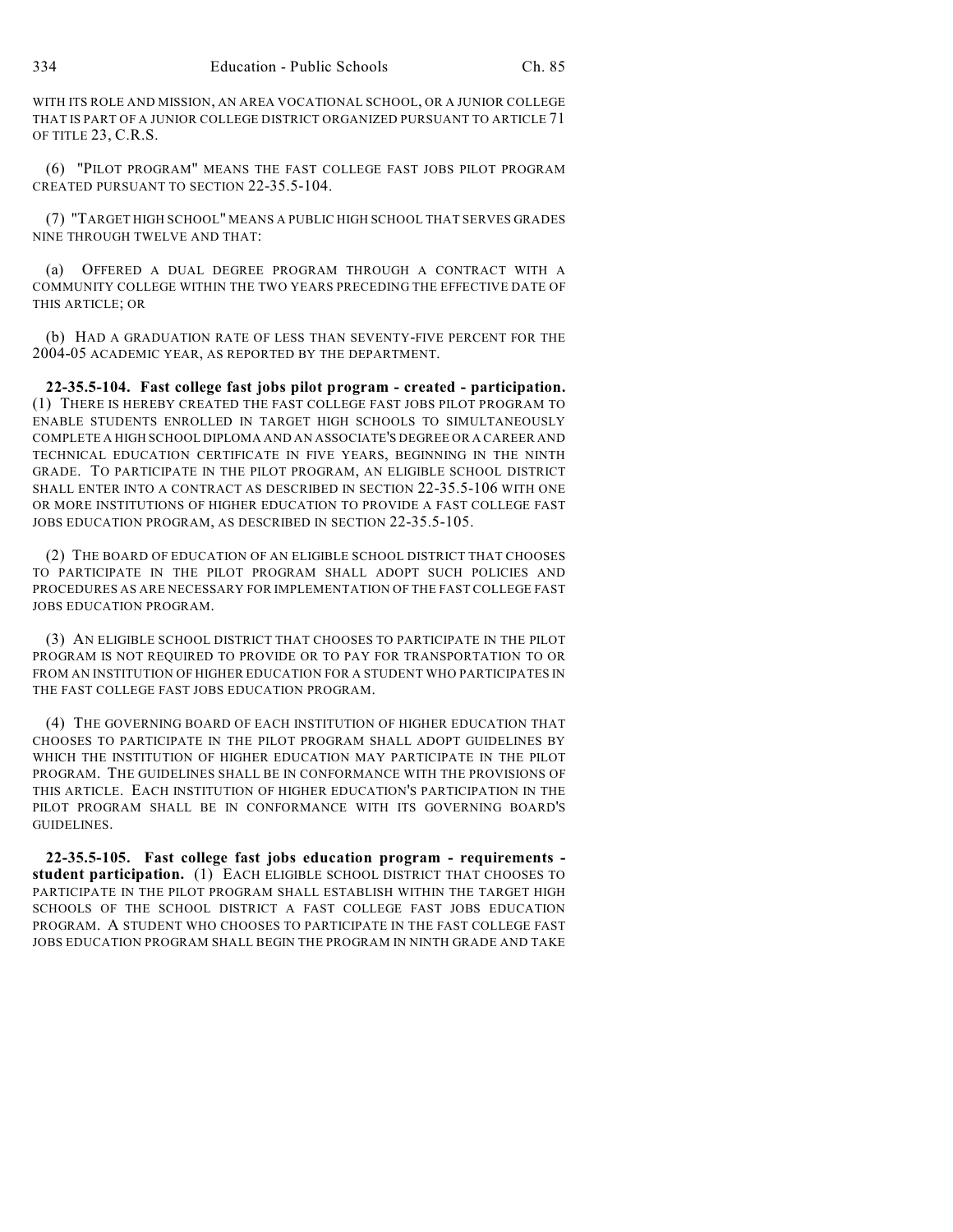A PRESCRIBED SCHEDULE OF HIGH SCHOOL COURSES AND HIGHER EDUCATION COURSES WITH A SUFFICIENT NUMBER OF CREDITS TO ENSURE THAT THE STUDENT EARNS A HIGH SCHOOL DIPLOMA AND AN ASSOCIATE'S DEGREE OR A CAREER AND TECHNICAL EDUCATION CERTIFICATE IN FIVE YEARS.

(2) THE ELIGIBLE SCHOOL DISTRICT SHALL DESIGN THE FAST COLLEGE FAST JOBS EDUCATION PROGRAM TO INCLUDE COURSES WITH A SUFFICIENT LEVEL OF RIGOR TO ENSURE THAT A STUDENT WHO PARTICIPATES IN THE FAST COLLEGE FAST JOBS EDUCATION PROGRAM DOES NOT NEED SKILLS REMEDIATION, BUT DEVELOPS A SUFFICIENTLY HIGH LEVEL OF SKILLS TO SUCCESSFULLY COMPLETE POSTSECONDARY-LEVEL COURSE WORK.

(3) TO PARTICIPATE IN A FAST COLLEGE FAST JOBS EDUCATION PROGRAM, A STUDENT SHALL MAINTAIN A MINIMUM 2.0 GRADE POINT AVERAGE FOR EACH SEMESTER DURING WHICH THE STUDENT PARTICIPATES IN THE PROGRAM. THE ELIGIBLE SCHOOL DISTRICT MAY ESTABLISH SUCH ADDITIONAL PARTICIPATION REQUIREMENTS AS IT DEEMS APPROPRIATE, INCLUDING BUT NOT LIMITED TO REQUIRING YEAR-ROUND CLASSES AND REQUIRING A SPECIFIED LEVEL OF PARTICIPATION BY A STUDENT'S PARENTS.

(4) IN DESIGNING THE FAST COLLEGE FAST JOBS EDUCATION PROGRAM, THE ELIGIBLE SCHOOL DISTRICT SHALL ENSURE THAT THE PROGRAM INCLUDES REGULARLY SCHEDULED COUNSELING AND OTHER APPROPRIATE STUDENT SUPPORT SERVICES FOR PARTICIPATING STUDENTS THROUGHOUT THE FIVE YEARS IN WHICH THEY PARTICIPATE IN THE PROGRAM.

(5) THE ELIGIBLE SCHOOL DISTRICT SHALL ANNUALLY NOTIFY STUDENTS ENROLLED IN TARGET HIGH SCHOOLS IN THE SCHOOL DISTRICT AND THE STUDENTS' PARENTS OF THE AVAILABILITY AND REQUIREMENTS OF THE FAST COLLEGE FAST JOBS EDUCATION PROGRAM.

**22-35.5-106. Fast college fast jobs education program contract - contents.** (1) AN ELIGIBLE SCHOOL DISTRICT THAT CHOOSES TO PARTICIPATE IN THE PILOT PROGRAM SHALL ENTER INTO A CONTRACT WITH ONE OR MORE INSTITUTIONS OF HIGHER EDUCATION. AT A MINIMUM, THE CONTRACT SHALL SPECIFY:

(a) THE LEVEL OF ACADEMIC READINESS THAT A STUDENT SHALL MEET IN ORDER TO ENROLL IN HIGHER EDUCATION COURSES THROUGH THE FAST COLLEGE FAST JOBS EDUCATION PROGRAM;

(b) ANY LIMITATION ON THE NUMBER OF STUDENTS WHO MAY ENROLL IN COURSES AT THE INSTITUTION OF HIGHER EDUCATION THROUGH THE FAST COLLEGE FAST JOBS EDUCATION PROGRAM;

(c) ANY LIMITATIONS ON THE NUMBER OF HIGHER EDUCATION COURSES IN WHICH A STUDENT WHO PARTICIPATES IN THE FAST COLLEGE FAST JOBS EDUCATION PROGRAM MAY ENROLL PER SEMESTER;

(d) THE ASSOCIATE'S DEGREE PROGRAMS OR CAREER AND TECHNICAL EDUCATION PROGRAMS THAT ARE AVAILABLE TO STUDENTS THROUGH THE FAST COLLEGE FAST JOBS EDUCATION PROGRAM; AND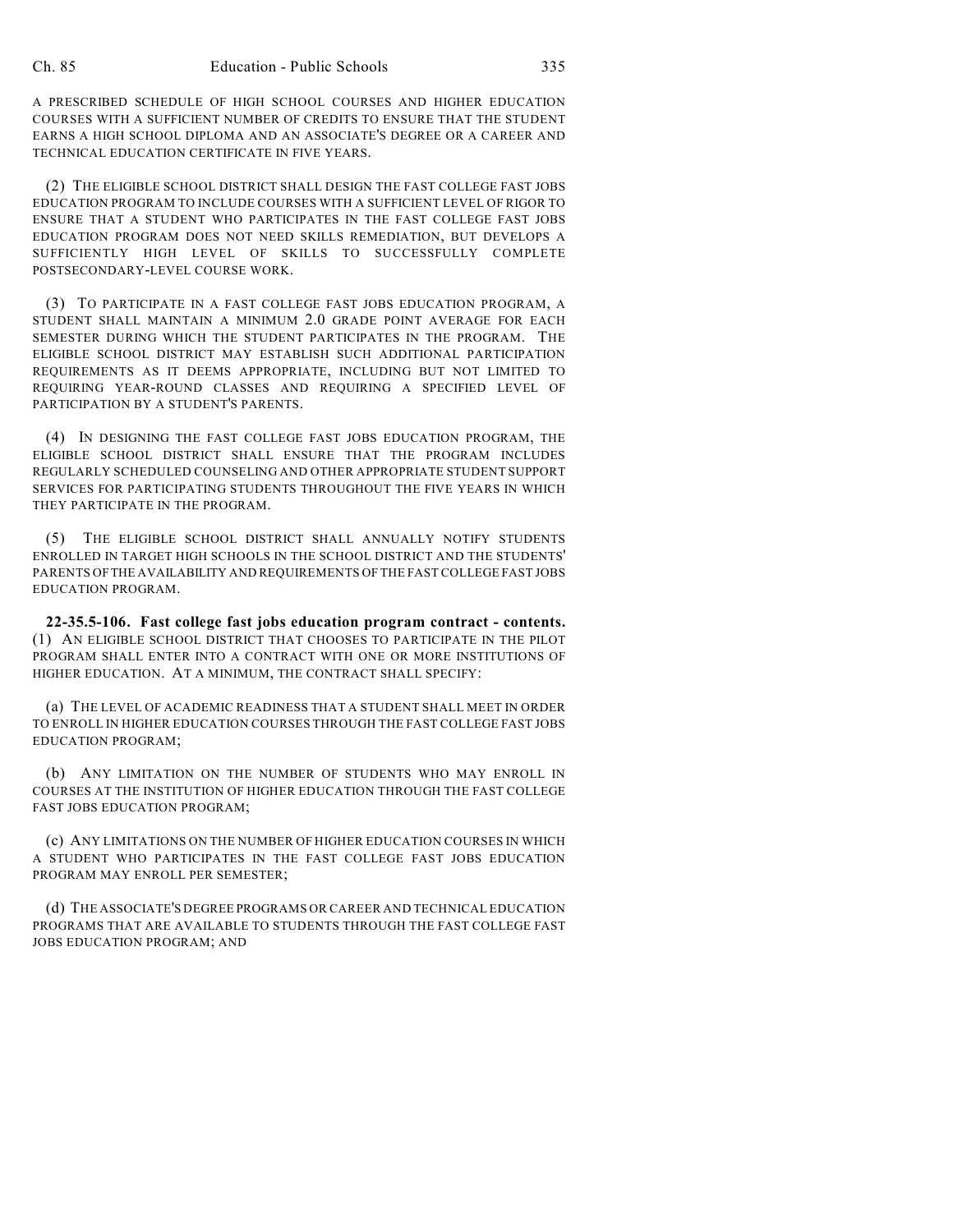(e) FINANCIAL PROVISIONS FOR FUNDING EACH STUDENT'S ENROLLMENT IN HIGHER EDUCATION COURSES THROUGH THE FAST COLLEGE FAST JOBS EDUCATION PROGRAM THAT SATISFY THE PROVISIONS OF SECTION 22-35.5-107.

(2) THE CONTRACT ENTERED INTO PURSUANT TO THIS SECTION BETWEEN AN ELIGIBLE SCHOOL DISTRICT AND AN INSTITUTION OF HIGHER EDUCATION SHALL BE SUBJECT TO THE APPROVAL OF THE INSTITUTION'S GOVERNING BOARD AND OF THE COLORADO COMMISSION ON HIGHER EDUCATION PURSUANT TO SECTION 23-1-107 (6), C.R.S.

(3) AN INSTITUTION OF HIGHER EDUCATION THAT CONTRACTS WITH AN ELIGIBLE SCHOOL DISTRICT FOR CREATION OF A FAST COLLEGE FAST JOBS EDUCATION PROGRAM SHALL ALLOW STUDENTS PARTICIPATING IN THE FAST COLLEGE FAST JOBS EDUCATION PROGRAM TO ENROLL IN COURSES OFFERED BY THE INSTITUTION OF HIGHER EDUCATION. A STUDENT WHO IS PARTICIPATING IN THE FAST COLLEGE FAST JOBS EDUCATION PROGRAM AND IS ENROLLED IN THE NINTH OR TENTH GRADE MAY ENROLL IN THE INSTITUTION OF HIGHER EDUCATION ONLY IN ACCORDANCE WITH ANY AGE-WAIVER PROCEDURES THE INSTITUTION MAY HAVE IN PLACE.

(4) A PERSON WHO PROVIDES INSTRUCTION IN A HIGHER EDUCATION COURSE IN WHICH A STUDENT IS ENROLLED THROUGH A FAST COLLEGE FAST JOBS EDUCATION PROGRAM IS NOT REQUIRED TO HOLD A TEACHER'S LICENSE OR AUTHORIZATION ISSUED PURSUANT TO THE PROVISIONS OF ARTICLE 60.5 OF THIS TITLE, REGARDLESS OF WHETHER THE HIGHER EDUCATION COURSE WILL COUNT AS CREDIT TOWARD THE STUDENT'S HIGH SCHOOL DIPLOMA.

**22-35.5-107. Fast college fast jobs education program - financial provisions.** (1) AN ELIGIBLE SCHOOL DISTRICT THAT CHOOSES TO PARTICIPATE IN THE PILOT PROGRAM SHALL INCLUDE EACH STUDENT WHO PARTICIPATES IN A FAST COLLEGE FAST JOBS EDUCATION PROGRAM IN THE PUPIL ENROLLMENT OF THE SCHOOL DISTRICT, AS DETERMINED PURSUANT TO THE PROVISIONS OF SECTION 22-54-103 (10); EXCEPT THAT, IN ANY ACADEMIC YEAR IN WHICH A STUDENT IS ENROLLED IN AT LEAST TWELVE CREDIT HOURS IN HIGHER EDUCATION COURSES THROUGH THE FAST COLLEGE FAST JOBS EDUCATION PROGRAM AS OF OCTOBER 1, THE ELIGIBLE SCHOOL DISTRICT SHALL RECEIVE EIGHTY-FIVE PERCENT OF THE AMOUNT OF THE ELIGIBLE SCHOOL DISTRICT'S PER PUPIL REVENUE FOR THAT STUDENT.

(2) (a) IN THE CONTRACT ENTERED INTO PURSUANT TO SECTION 22-35.5-106, THE ELIGIBLE SCHOOL DISTRICT AND THE INSTITUTION OF HIGHER EDUCATION SHALL NEGOTIATE THE AMOUNT AND PAYMENT BY THE DISTRICT AND THE INSTITUTION OF THE FOLLOWING COSTS FOR STUDENTS WHO ENROLL IN HIGHER EDUCATION COURSES THROUGH THE FAST COLLEGE FAST JOBS EDUCATION PROGRAM:

(I) THE COSTS OF TUITION;

(II) THE COSTS OF PROVIDING COUNSELING AND TUTORING SERVICES; AND

(III) OTHER APPLICABLE COURSE FEES CHARGED BY THE INSTITUTION OF HIGHER EDUCATION AND THE COST OF THE STUDENT'S BOOKS.

(b) A STUDENT WHO PARTICIPATES IN THE FAST COLLEGE FAST JOBS EDUCATION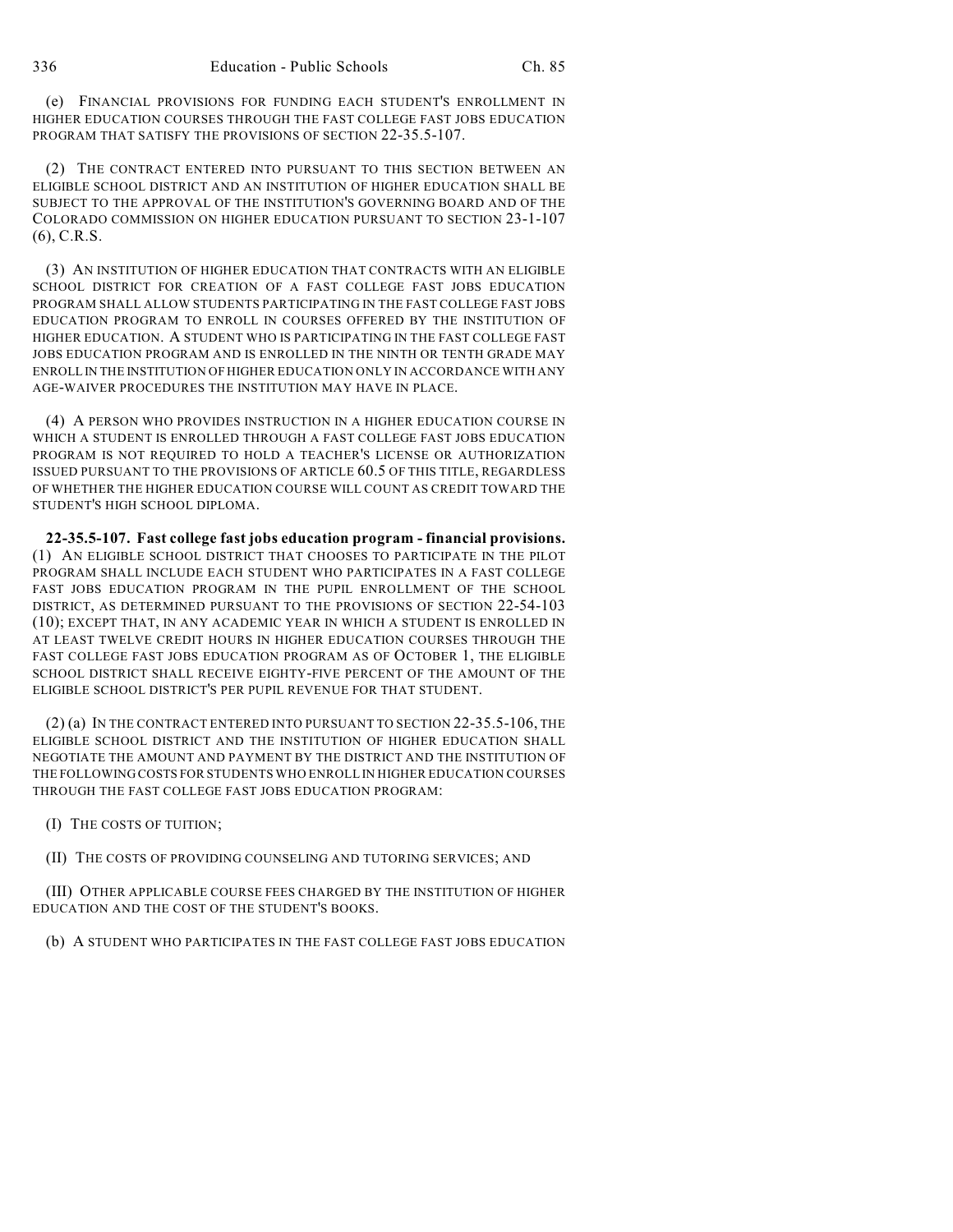PROGRAM SHALL NOT BE ELIGIBLE TO RECEIVE A STIPEND FROM THE COLLEGE OPPORTUNITY FUND PROGRAM CREATED PURSUANT TO PART 2 OF ARTICLE 18 OF TITLE 23, C.R.S.

**22-35.5-108. Fast college fast jobs pilot program - reporting.** (1) ON OR BEFORE DECEMBER 15, 2008, AND ON OR BEFORE DECEMBER 15 EACH YEAR THEREAFTER, EACH ELIGIBLE SCHOOL DISTRICT THAT CHOOSES TO PARTICIPATE IN THE PILOT PROGRAM SHALL SUBMIT TO THE DEPARTMENT A REPORT CONCERNING IMPLEMENTATION OF THE FAST COLLEGE FAST JOBS EDUCATION PROGRAMS IN TARGET HIGH SCHOOLS IN THE DISTRICT. AT A MINIMUM, THE REPORT SHALL SPECIFY, FOR EACH TARGET HIGH SCHOOL IN WHICH A FAST COLLEGE FAST JOBS EDUCATION PROGRAM OPERATES:

(a) THE NUMBER OF STUDENTS IN EACH OF GRADES NINE THROUGH TWELVE AND IN THE FIFTH YEAR WHO ARE PARTICIPATING IN THE FAST COLLEGE FAST JOBS EDUCATION PROGRAM;

(b) THE NUMBER OF STUDENTS WHO LEFT THE FAST COLLEGE FAST JOBS EDUCATION PROGRAM IN THE PRECEDING SCHOOL YEAR AND THE REASONS FOR LEAVING THE PROGRAM; AND

(c) THE NUMBER OF STUDENTS WHO SUCCESSFULLY COMPLETED THE FAST COLLEGE FAST JOBS EDUCATION PROGRAM IN THE PRECEDING SCHOOL YEAR, THE AREA IN WHICH EACH STUDENT EARNED AN ASSOCIATE'S DEGREE OR A CAREER AND TECHNICAL EDUCATION CERTIFICATE, AND THE NUMBER OF SAID STUDENTS WHO ARE EMPLOYED AND WHERE THEY ARE EMPLOYED, IF KNOWN.

(2) ON OR BEFORE MARCH 1, 2009, AND ON OR BEFORE MARCH 1 EACH YEAR THEREAFTER, THE DEPARTMENT SHALL SUBMIT TO THE EDUCATION COMMITTEES AND THE FINANCE COMMITTEES OF THE SENATE AND THE HOUSE OF REPRESENTATIVES, OR ANY SUCCESSOR COMMITTEES, AND TO THE GOVERNOR'S OFFICE, A REPORT SUMMARIZING THE INFORMATION RECEIVED FROM ELIGIBLE SCHOOL DISTRICTS PURSUANT TO SUBSECTION (1) OF THIS SECTION. IN ADDITION, THE DEPARTMENT SHALL POST THE SUMMARY REPORT ON ITS WEBSITE.

**SECTION 2.** 22-54-103 (10) (f), Colorado Revised Statutes, is amended, and the said 22-54-103 (10) is further amended BY THE ADDITION OF A NEW PARAGRAPH, to read:

**22-54-103. Definitions - repeal.** As used in this article, unless the context otherwise requires:

(10) (e.7) A PUPIL WHO IS ENROLLED IN A FAST COLLEGE FAST JOBS EDUCATION PROGRAM PURSUANT TO ARTICLE 35.5 OF THIS TITLE AND WHO IS ENROLLED IN AT LEAST TWELVE CREDIT HOURS OF HIGHER EDUCATION COURSES AS OF OCTOBER 1 OF THE APPLICABLE BUDGET YEAR SHALL BE INCLUDED IN THE DISTRICT'S PUPIL ENROLLMENT AS AN EIGHTY-FIVE-PERCENT-TIME PUPIL.

(f) In certifying the district's pupil enrollment to the state board pursuant to the provisions of section 22-54-112, the district shall specify the number of pupils enrolled in half-day kindergarten; the number of pupils enrolled in a full-day